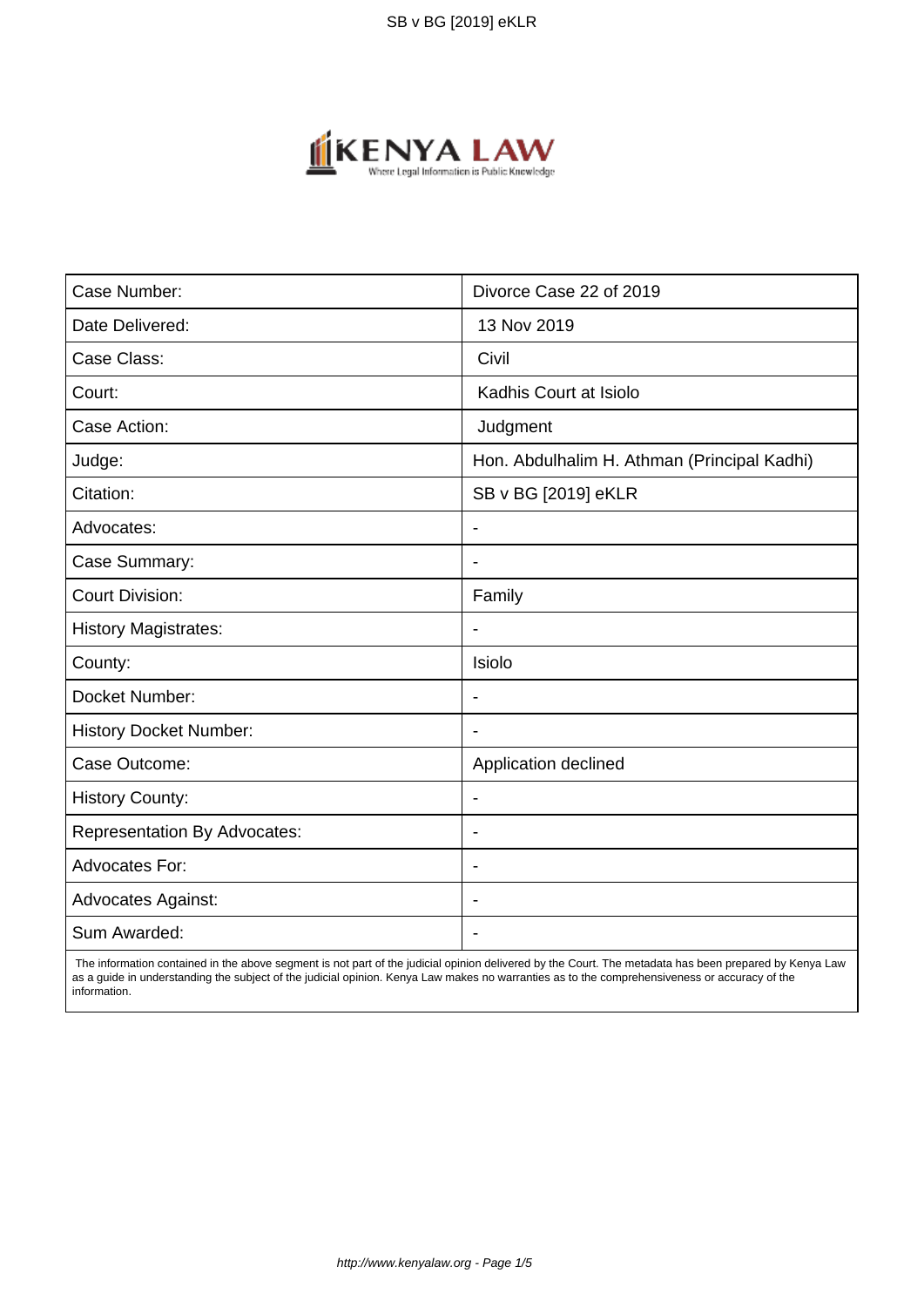## **REPUBLIC OF KENYA**

## **IN THE KADHI'S COURT AT ISIOLO**

#### **DIVORCE CASE NO. 22 OF 2019**

| <b>SB</b> |               |  |
|-----------|---------------|--|
|           | <b>VERSUS</b> |  |
| ВG        |               |  |

## **JUDGMENT**

#### **Pleadings**

Through amended petition dated 14th May, 2019 the petitioner prayed for dissolution of marriage, legal and actual custody of the issues of the marriage and respondent be compelled to give her one of his many buildings to shelter the petitioner and their children. She claimed the respondent is adulterous, disrespectful, cruel and failed to give her emotional support. She stated the respondent abused her in public and does not provide for the family's basic needs including school fees for their children. She contends the marriage has irretrievably broken down.

The respondent through amended statement of defence dated 18th September, 2019 denies the petitioner's claim. He specifically denied being adulterous, cruel, abusive, not providing for his family's needs. He stated that the petitioner neglected his ailing mother compelling him to remarry a wife he had earlier divorced and that since then she has been demanding that he either divorce the other wife or divorce her.

# **Facts**

The parties were married under Islamic law in Garbatulla within Isiolo County on 2nd February, 2004. They are blessed with five children from their marriage: A, Y, R, Z and S B aged 14, 12, 11, 9 and 4 years respectively. The plaintiff is a clinical officer stationed at Isiolo General Hospital.

The respondent is a sergeant with [Particulars Withheld] Service, stationed at Industrial area, Nairobi, DCIO. The respondent had two previous marriages. The plaintiff was married as a second [younger] wife. He has five other children from his other marriages and his new wife is expectant. He has developed a five room rental house in Garbatulla while the plaintiff has developed a rental house in Isiolo Town. The parties were residing in a two bedroom staff house at the [Particulars Withheld] General Hospital.

The parties had a quarrel and disagreements early this year [2019]. Elders sat several times trying to resolve the parties marital dispute without success. At pre Trial, parties and elders declined Court's proposal of mediation to try to settle the dispute.

#### **Issues:**

The issues for determination in this matter are whether or not the plaintiff is entitled to dissolution of marriage, dowry, custody and maintenance of the children.

#### **Divorce**

The plaintiff prayer for dissolution of marriage is grounded on the claim of respondent's extra marital affairs with other women, insulting the plaintiff and not maintaining his family. The laws of evidence applicable in this matter under section 6 of the Kadhi's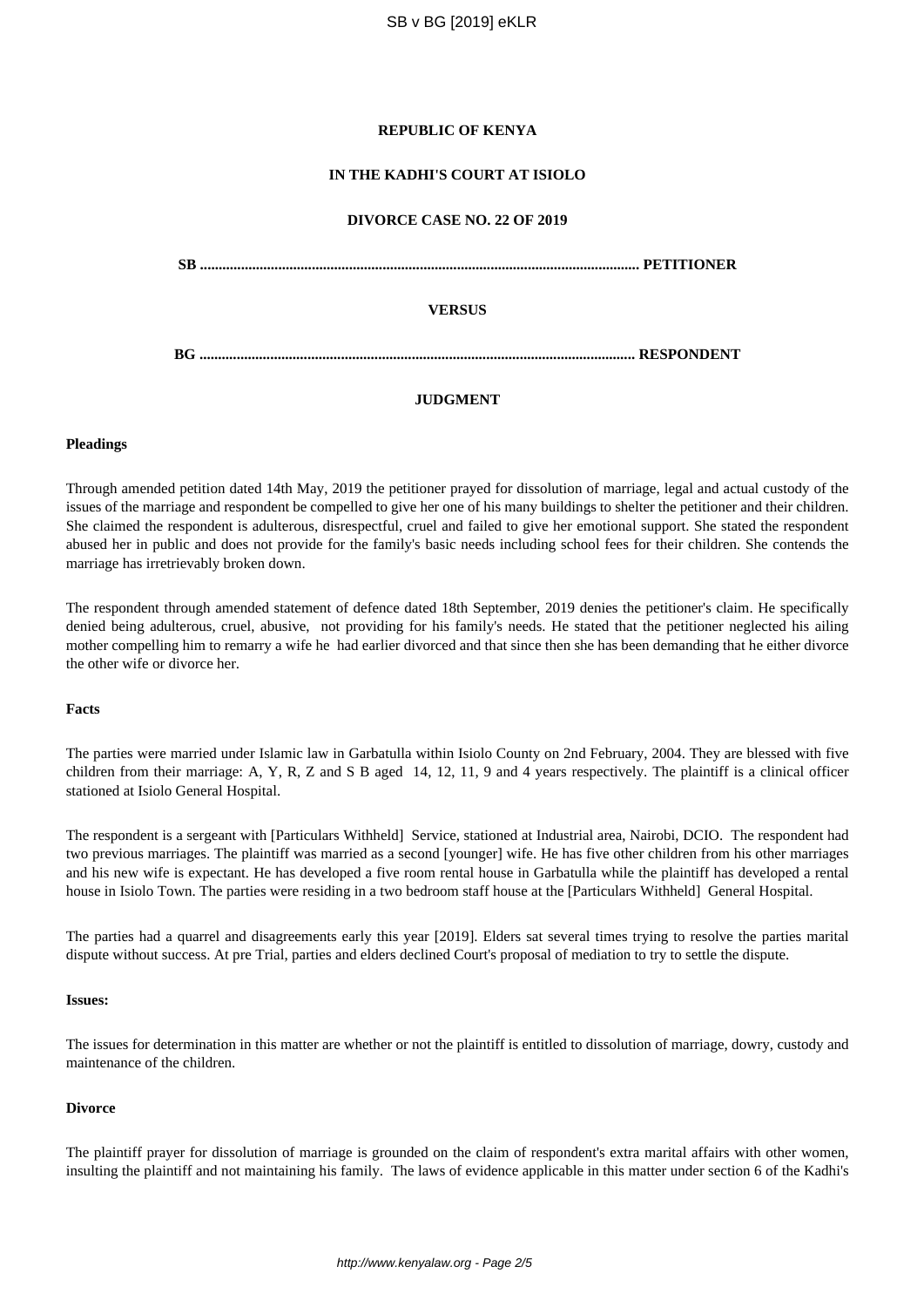Court Act, Cap 11 laws of Kenya is Islamic law of evidence. It provides:

# *''The law and rules of evidence to be applied in a Kadhi's court shall be those applicable under Muslim law''*

The burden of proof on any claim lies on the claimant. Qur'an Al Naml:27:64 provides:

## **'' ....say produce your proof if you should be truthful''.**

The same is emphasised in Prophetic tradition Hadith narrated by Ibn Abbas [R.A] and reported by Bukhari 3/213 [214], Muslim 5/128, Baihaki 10/252, Nasai' 2/311, Ahmad 1/342, Abu Daud 3619, Al Tirmidhi 251, that the Prophet [PBUH] said: **'' If people be given only on the basis of their claims they would claim the blood and property of others, but the [onus of] oath is on the defendant.''** In the version narrated by Ibn Abbas, the prophet [may peace and blessings be upon him] said: **'The onus of proof lies on the plaintiff and the oath is to be taken by the defendant'**

Under Islamic law of evidence parties' submission or 'evidence in chief' does not qualify as evidence, unless there is admission therein or under cross examination. Only tested documentary or witness evidence has evidentiary value. The plaintiff called two witnesses none of whom gave any evidence regarding defendant's alleged promiscuity, mistreatment or insults. Their evidence was limited to the issue of maintenance. The plaintiff produced a statement dated 18th November 2015 where she alleged the defendant and a lady insulted her. It was allegedly filed with the Police. It is not signed, does not indicate if it was received by the Police department and there is no finding on the issue. Further it is not sufficient to sustain the claim of promiscuity. Under cross examination the plaintiff admitted not having seen the defendant in any relationship with a lady. She claimed to have only see her clothes and that the plaintiff confessed he had a relationship, a claim denied by the plaintiff.

The standard of proof required to prove a claim of adultery under Islamic law is above beyond reasonable doubt, it is without any doubt at all. Under Qur'an:24:4 the act must have been witnessed by at least four male witnesses.

# **''And those who accuse honourable women but bring not four witnesses, scourge them (with) eighty stripes and never (afterward) accept their testimony - They indeed are evil-doers '' Quran:24:4**

I cannot find that the defendant had any extra marital relationship or insulted the plaintiff for lack of evidence.

On the ground of lack of adequate maintenance, the plaintiff argues the defendant does had not been providing adequately provide for the children's education and other needs compelling her to take all parental responsibilities relating to children's welfare and education. She produced receipts for school fees for Y, R and A for 2019 [31,500.00; 27,500.00; 62,819.00 respectively]

She stated despite severally complaining to elders on this, in 2011, the defendant married another wife, that they were reunited after elders intervention but problems recur and he married another wife who has children from another marriage, that the defendant takes care of despite not providing adequately for his own children. The plaintiff witnesses HJB [PW1] and DKG [PW2] evidence is that the plaintiff complained to them early this year, that despite not providing for his family he went ahead to marry another wife who had children from another marriage, they advised the defendant to take care of his family and to divorce the new wife. It is their evidence that the plaintiff demanded the defendant divorce his new wife if she is to return to him. It is also PW1's evidence that before he had married another wife, they had heard no complaints from the plaintiff about their marital problems, PW2 stated there was one complaint relating to maintenance before he had married another wife.

On the other hand the defendant argued he had always provided for his family and produced m-pesa statement for the months of March - August 2019 that indicate he transferred at least KES 10,000.00 per month to the plaintiff [10,000.00; 17,100.00; 13,900.00; 8,300.00; 17,000.00 and 12,000.00 respectively]. He had also just paid KES 10,000.00 school fees for Aisha, who studies at [Particulars Withheld] Girls High School, Igoji. He argued the receipts of school fees produced by the plaintiff were paid by her from the money he sent her for the same and that he had been compelled to get loans to educate the children.

His Pay slip for August 2019 indicate his total earnings is KES 72,710.00. He is servicing two Kenya Police Sacco Loans and one commercial loan totalling 1,666,498.00 He also contributes shares monthly to the [Particulars Withheld] cooperative [4,912.00 p.m.]. His total deductions was KES 54,824.40, KES 31,066.00 of which goes to loan servicing. He had a net income of 17,885.60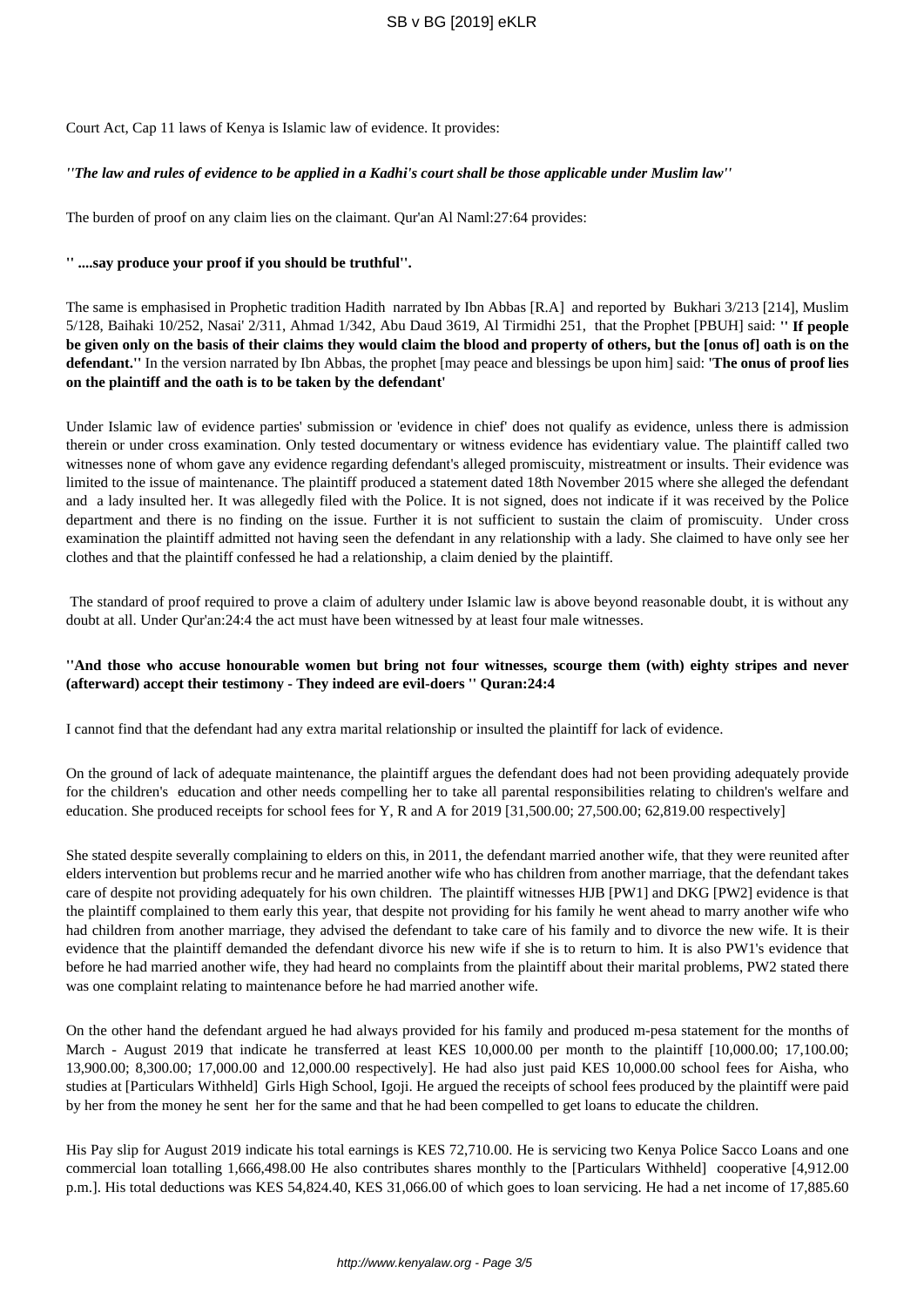as at the end of August 2019.

From the evidence adduced in court it shows both parents have been financially contributing to the welfare of their children, at least since the beginning of this year [2019]. It is also clear there is no sufficient evidence of lack of maintenance in the past [14] years of the party's marriage. What the evidence prove is that since the defendant married another wife early this year, the plaintiff has demanded divorce, either of the other wife or herself and more maintenance from the defendant. Accordingly I cannot find against the defendant on lack of maintenance and provision for his wife and children as a ground for dissolution of marriage.

The court took judicial notice of submission on the issue of defendant's marrying another wife. She argued, Islamic law allows Muslim men to marry up to four wives provided they are able to cater for her. She contends, the defendant having to provide for his own family, did not qualify to marry another wife, especially as the other wife had other children of her own. The defendant argued the other wife did not do anything wrong, she has conceived and is expectant. He contends he is prohibited by Shariah from divorcing her to please the plaintiff. He further argued it was the plaintiff's negligence to give him comfort and lack of care of himself and his mother that compelled him to marry another wife. He stated the plaintiff was herself not his first wife and had agreed to the polygamous nature of his marriage.

This is a serious question of law that should have been specifically framed for argument and determination. In any case since the parties are lay persons in law, I have a duty to address the same.

Islamic law allows, nay encourages Muslim men to marry more than one wife, up to four wives under the provisions of Qur'an:4:3 provided one is able to be just and fair between his wives.

**'And if you fear that you shall not be able to deal justly with the orphan-girl then marry (other) women of your choice, two, or three or four; but if you fear that you shall not be able to deal justly ( with them) then only one or (the slaves) that your right hands possess. That is nearer to prevent you from doing injustice' Al Nisa': 3**

Equity is further emphasized in Qur'an:4:129 which directs husbands not to incline too much to only one or some of his wives. He is directed thus to be allocate his resources fairly and justly among his wives.

**'You will never be able to do perfect justice between wives even if it is your ardent desire, so do not incline too much to one of them ( by giving her more of your time and provision) so as to leave the other hanging (i.e. neither divorced nor married). And if you do justice, and do all that is right and fear Allah by keeping away from all that is wrong, Allah is Ever oft –forgiving, Most merciful' Al Nisa': 129**

Islam appreciates the arduous task of fairness between wives and that it is impossible to love all wives equally. Muslim men are not required to equally love their wives but to strive as much as possible to be fair in allocation of resources, time and not to be openly biased. The prophet Muhammad [may peace and blessings be upon him] had many wives and was very particular to allocation equal time and resources among his wives. [Bukhari 2/916] in a weak *mursal* hadith, the prophet [may peace and blessings be upon him] is reported to have said on his treatment of his wives, **''O Allah, this is the much I am able to do, so do not blame on what is beyond my effort''**.

Islam prohibits wives to demand their co wives to be divorced in order to remain the only wife to the husband. Abu Huraira [may Allah be pleased be with him] narrated that the prophet [may peace be blessings be blessings be upon him said, **'.it is not permissible for a wife to demand the divorce of her sister (co wife), she has only what is destined for her''.** [Bukhari 5144, Muslim 1413]. Ibn Hajjar and Ibn Battal in commentary of the hadith stated, the term 'it is not permissible] is explicit in denotation of illegality of the act.

An Islamic marriage is thus potentially a polygamous marriage provided their is equity in treatment of wives. The cure in the case of claim of lack adequate maintenance is not to demand divorce, but to demand fair treatment. Only when, the husband upon request and directions ,is adamant in unfair treatment, would the wife be entitled to divorce.

In the instant case, the plaintiff benefited from her husband being a third wife. If the other wives had demanded the same, she would probably not have been married to the plaintiff. Further for close to almost [14] years they have lived together the challenges of life